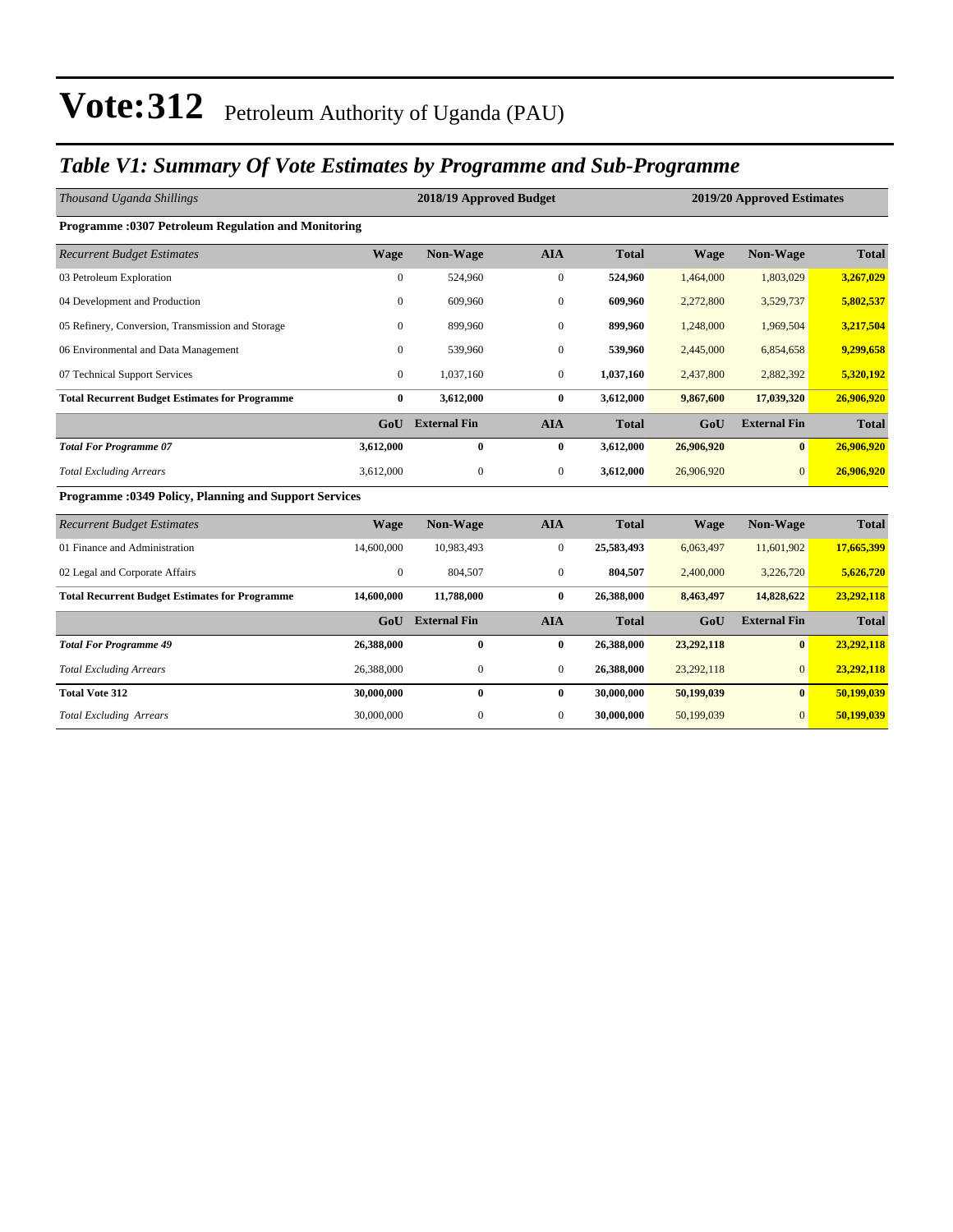#### *Table V2: Summary Vote Estimates by Item*

| Thousand Uganda Shillings                                   |            | 2018/19 Approved Budget |                  |                  | 2019/20Approved Estimates |                     |                |
|-------------------------------------------------------------|------------|-------------------------|------------------|------------------|---------------------------|---------------------|----------------|
|                                                             | GoU        | <b>External Fin</b>     | <b>AIA</b>       | <b>Total</b>     | GoU                       | <b>External Fin</b> | <b>Total</b>   |
| <b>Employees, Goods and Services (Outputs Provided)</b>     | 30,000,000 | $\bf{0}$                | $\bf{0}$         | 30,000,000       | 50,199,039                | $\bf{0}$            | 50,199,039     |
| 211102 Contract Staff Salaries                              | 14,600,000 | $\bf{0}$                | $\bf{0}$         | 14,600,000       | 18,331,097                | $\bf{0}$            | 18,331,097     |
| 212101 Social Security Contributions                        | 1,695,815  | $\bf{0}$                | $\bf{0}$         | 1,695,815        | 2,281,400                 | $\bf{0}$            | 2,281,400      |
| 213001 Medical expenses (To employees)                      | 515,100    | 0                       | $\bf{0}$         | 515,100          | 739,500                   | $\bf{0}$            | 739,500        |
| 213002 Incapacity, death benefits and funeral expenses      | 219,000    | $\bf{0}$                | $\bf{0}$         | 219,000          | $\bf{0}$                  | $\bf{0}$            | $\bf{0}$       |
| 213004 Gratuity Expenses                                    | 2,358,150  | $\bf{0}$                | $\bf{0}$         | 2,358,150        | 4,482,900                 | $\bf{0}$            | 4,482,900      |
| 221001 Advertising and Public Relations                     | 416,047    | $\bf{0}$                | $\bf{0}$         | 416,047          | 366,047                   | $\bf{0}$            | 366,047        |
| 221002 Workshops and Seminars                               | 1,692,200  | $\bf{0}$                | $\bf{0}$         | 1,692,200        | 3,105,986                 | $\bf{0}$            | 3,105,986      |
| 221003 Staff Training                                       | 250,000    | $\bf{0}$                | $\bf{0}$         | 250,000          | 2,941,000                 | $\bf{0}$            | 2,941,000      |
| 221006 Commissions and related charges                      | 1,417,340  | $\bf{0}$                | $\bf{0}$         | 1,417,340        | 1,417,340                 | $\bf{0}$            | 1,417,340      |
| 221007 Books, Periodicals & Newspapers                      | 25,748     | $\bf{0}$                | $\bf{0}$         | 25,748           | 26,804                    | $\bf{0}$            | 26,804         |
| 221008 Computer supplies and Information Technology<br>(TT) | 468,022    | $\bf{0}$                | $\bf{0}$         | 468,022          | 2,490,463                 | $\bf{0}$            | 2,490,463      |
| 221009 Welfare and Entertainment                            | 126,573    | $\bf{0}$                | $\bf{0}$         | 126,573          | 471,714                   | $\bf{0}$            | 471,714        |
| 221010 Special Meals and Drinks                             | 506,616    | $\bf{0}$                | $\bf{0}$         | 506,616          | 727,320                   | $\bf{0}$            | 727,320        |
| 221011 Printing, Stationery, Photocopying and Binding       | 293,226    | 0                       | $\bf{0}$         | 293,226          | 420,968                   | $\bf{0}$            | 420,968        |
| 221014 Bank Charges and other Bank related costs            | 36,000     | 0                       | $\bf{0}$         | 36,000           | 36,000                    | $\bf{0}$            | 36,000         |
| 221017 Subscriptions                                        | 228,000    | $\bf{0}$                | $\bf{0}$         | 228,000          | 264,000                   | $\bf{0}$            | 264,000        |
| 222001 Telecommunications                                   | 290,880    | $\bf{0}$                | $\bf{0}$         | 290,880          | 522,000                   | $\bf{0}$            | 522,000        |
| 222002 Postage and Courier                                  | 22,000     | $\bf{0}$                | $\bf{0}$         | 22,000           | 36,000                    | $\bf{0}$            | 36,000         |
| 223003 Rent – (Produced Assets) to private entities         | 268,800    | $\bf{0}$                | $\bf{0}$         | 268,800          | 318,800                   | $\bf{0}$            | 318,800        |
| 223004 Guard and Security services                          | 173,740    | $\bf{0}$                | $\bf{0}$         | 173,740          | 186,150                   | $\bf{0}$            | <b>186,150</b> |
| 223005 Electricity                                          | 160,287    | $\bf{0}$                | $\bf{0}$         | 160,287          | 160,287                   | $\bf{0}$            | 160,287        |
| 223006 Water                                                | 13,430     | $\bf{0}$                | $\bf{0}$         | 13,430           | 26,860                    | $\bf{0}$            | 26,860         |
| 224004 Cleaning and Sanitation                              | 96,500     | $\bf{0}$                | $\bf{0}$         | 96,500           | 120,000                   | $\bf{0}$            | 120,000        |
| 224005 Uniforms, Beddings and Protective Gear               | 216,000    | $\bf{0}$                | $\bf{0}$         | 216,000          | 304,000                   | $\bf{0}$            | 304,000        |
| 225001 Consultancy Services- Short term                     | 350,000    | $\bf{0}$                | $\bf{0}$         | 350,000          | 1,450,374                 | $\bf{0}$            | 1,450,374      |
| 226001 Insurances                                           | 145,905    | $\bf{0}$                | $\bf{0}$         | 145,905          | 1,659,961                 | $\bf{0}$            | 1,659,961      |
| 227001 Travel inland                                        | 1,454,500  | $\bf{0}$                | $\bf{0}$         | 1,454,500        | 2,021,830                 | $\bf{0}$            | 2,021,830      |
| 227002 Travel abroad                                        | 1,002,908  | 0                       | $\bf{0}$         | 1,002,908        | 3,219,741                 | $\pmb{0}$           | 3,219,741      |
| 227004 Fuel, Lubricants and Oils                            | 475,573    | $\bf{0}$                | $\bf{0}$         | 475,573          | 986,502                   | $\bf{0}$            | 986,502        |
| 228002 Maintenance - Vehicles                               | 285,740    | $\boldsymbol{0}$        | $\bf{0}$         | 285,740          | 615,420                   | $\bf{0}$            | 615,420        |
| 228003 Maintenance – Machinery, Equipment $\&$<br>Furniture | 95,900     | $\bf{0}$                | $\bf{0}$         | 95,900           | 275,900                   | $\bf{0}$            | 275,900        |
| 228004 Maintenance – Other                                  | 100,000    | $\boldsymbol{0}$        | $\bf{0}$         | 100,000          | 73,000                    | $\bf{0}$            | 73,000         |
| 282102 Fines and Penalties/ Court wards                     | $\bf{0}$   | $\bf{0}$                | $\bf{0}$         | $\boldsymbol{0}$ | 119,675                   | $\bf{0}$            | 119,675        |
| <b>Grand Total Vote 312</b>                                 | 30,000,000 | $\boldsymbol{0}$        | $\bf{0}$         | 30,000,000       | 50,199,039                | $\bf{0}$            | 50,199,039     |
| <b>Total Excluding Arrears</b>                              | 30,000,000 | $\boldsymbol{0}$        | $\boldsymbol{0}$ | 30,000,000       | 50,199,039                | $\mathbf{0}$        | 50,199,039     |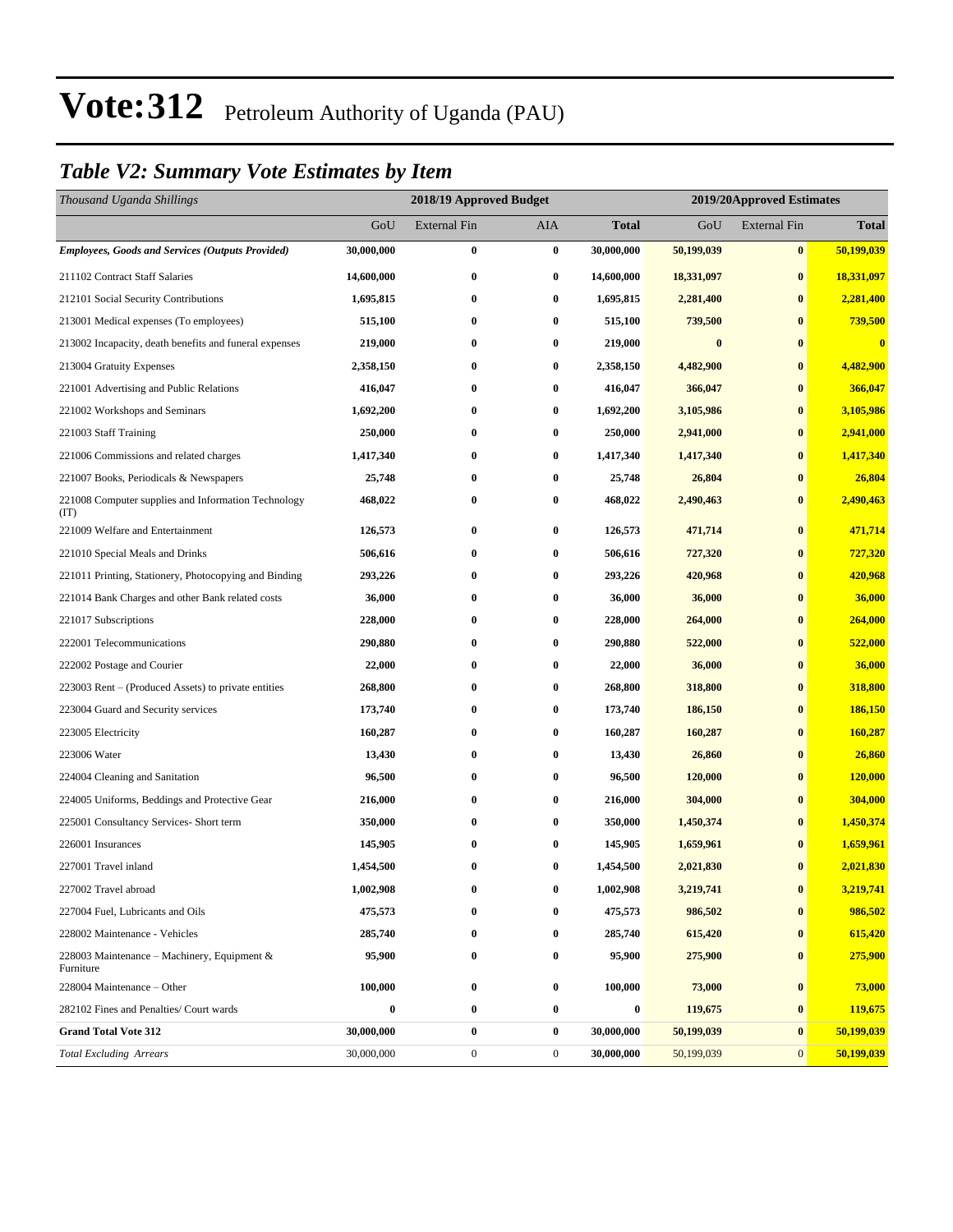#### *Table V3: Detailed Estimates by Programme, Sub Programme, Output and Item*

#### *Programme :0307 Petroleum Regulation and Monitoring*

*Recurrent Budget Estimates*

#### **SubProgramme 03 Petroleum Exploration**

| Thousand Uganda Shillings                                        |                | 2018/19 Approved Budget |                  |              |                | 2019/20 Approved Estimates |                |  |
|------------------------------------------------------------------|----------------|-------------------------|------------------|--------------|----------------|----------------------------|----------------|--|
| <b>Outputs Provided</b>                                          | Wage           | Non Wage                | AIA              | <b>Total</b> | Wage           | Non Wage                   | <b>Total</b>   |  |
| Output 030701 Petroleum Monitoring and Evaluation                |                |                         |                  |              |                |                            |                |  |
| 211102 Contract Staff Salaries                                   | $\theta$       | $\mathbf{0}$            | $\overline{0}$   | $\bf{0}$     | 1,464,000      | $\Omega$                   | 1,464,000      |  |
| 212101 Social Security Contributions                             | $\mathbf{0}$   | $\boldsymbol{0}$        | $\boldsymbol{0}$ | $\bf{0}$     | $\mathbf{0}$   | 183,000                    | 183,000        |  |
| 213001 Medical expenses (To employees)                           | $\mathbf{0}$   | $\boldsymbol{0}$        | $\overline{0}$   | $\bf{0}$     | $\mathbf{0}$   | 40,800                     | 40,800         |  |
| 213004 Gratuity Expenses                                         | $\mathbf{0}$   | $\mathbf{0}$            | $\mathbf{0}$     | $\bf{0}$     | $\overline{0}$ | 366,000                    | 366,000        |  |
| 221002 Workshops and Seminars                                    | $\mathbf{0}$   | 330,000                 | $\boldsymbol{0}$ | 330,000      | $\mathbf{0}$   | 264,021                    | 264,021        |  |
| 221007 Books, Periodicals & Newspapers                           | $\overline{0}$ | $\boldsymbol{0}$        | $\overline{0}$   | $\bf{0}$     | $\mathbf{0}$   | 1,056                      | 1,056          |  |
| 221009 Welfare and Entertainment                                 | $\mathbf{0}$   | $\boldsymbol{0}$        | $\boldsymbol{0}$ | $\bf{0}$     | $\mathbf{0}$   | 26,026                     | 26,026         |  |
| 221010 Special Meals and Drinks                                  | $\mathbf{0}$   | $\boldsymbol{0}$        | $\boldsymbol{0}$ | $\bf{0}$     | $\mathbf{0}$   | 40,128                     | 40,128         |  |
| 221011 Printing, Stationery, Photocopying and Binding            | $\Omega$       | $\mathbf{0}$            | $\mathbf{0}$     | $\mathbf{0}$ | $\mathbf{0}$   | 23,226                     | 23,226         |  |
| 221017 Subscriptions                                             | $\mathbf{0}$   | $\boldsymbol{0}$        | $\overline{0}$   | $\bf{0}$     | $\mathbf{0}$   | 24,000                     | 24,000         |  |
| 222001 Telecommunications                                        | $\theta$       | $\boldsymbol{0}$        | $\overline{0}$   | $\bf{0}$     | $\mathbf{0}$   | 28,800                     | 28,800         |  |
| 223004 Guard and Security services                               | $\mathbf{0}$   | $\boldsymbol{0}$        | $\boldsymbol{0}$ | $\bf{0}$     | $\mathbf{0}$   | 12,410                     | 12,410         |  |
| 224005 Uniforms, Beddings and Protective Gear                    | $\Omega$       | $\overline{0}$          | $\overline{0}$   | $\mathbf{0}$ | $\mathbf{0}$   | 16,000                     | 16,000         |  |
| 225001 Consultancy Services- Short term                          | $\Omega$       | $\mathbf{0}$            | $\Omega$         | $\mathbf{0}$ | $\overline{0}$ | 85,000                     | 85,000         |  |
| 226001 Insurances                                                | $\mathbf{0}$   | $\overline{0}$          | $\boldsymbol{0}$ | $\bf{0}$     | $\mathbf{0}$   | 108,905                    | 108,905        |  |
| 227001 Travel inland                                             | $\overline{0}$ | 125,000                 | $\overline{0}$   | 125,000      | $\mathbf{0}$   | 208,218                    | 208,218        |  |
| 227002 Travel abroad                                             | $\mathbf{0}$   | 69,960                  | $\mathbf{0}$     | 69,960       | $\mathbf{0}$   | 200,000                    | 200,000        |  |
| 227004 Fuel, Lubricants and Oils                                 | $\mathbf{0}$   | $\boldsymbol{0}$        | $\overline{0}$   | $\bf{0}$     | $\mathbf{0}$   | 109,500                    | <b>109,500</b> |  |
| 228002 Maintenance - Vehicles                                    | $\mathbf{0}$   | $\overline{0}$          | $\overline{0}$   | $\mathbf{0}$ | $\overline{0}$ | 65,940                     | 65,940         |  |
| <b>Total Cost of Output 01</b>                                   | 0              | 524,960                 | 0                | 524,960      | 1,464,000      | 1,803,029                  | 3,267,029      |  |
| <b>Total Cost Of Outputs Provided</b>                            | $\bf{0}$       | 524,960                 | 0                | 524,960      | 1,464,000      | 1,803,029                  | 3,267,029      |  |
| <b>Total Cost for SubProgramme 03</b>                            | $\bf{0}$       | 524,960                 | 0                | 524,960      | 1,464,000      | 1,803,029                  | 3,267,029      |  |
| <b>Total Excluding Arrears</b>                                   | $\mathbf{0}$   | 524,960                 | $\mathbf{0}$     | 524,960      | 1,464,000      | 1,803,029                  | 3,267,029      |  |
| <b>SubProgramme 04 Development and Production</b>                |                |                         |                  |              |                |                            |                |  |
| $TL_{1}, \ldots, T_{n}$ $1$ $11, \ldots, 1$ $1$ $11, 11, \ldots$ |                | 2010/10A                | $1 - 1 -$        |              | 2010/2014      | $1.77 - 42$                |                |  |

| Thousand Uganda Shillings              |                | 2018/19 Approved Budget |              |              |                |                | 2019/20 Approved Estimates |  |  |  |
|----------------------------------------|----------------|-------------------------|--------------|--------------|----------------|----------------|----------------------------|--|--|--|
| <b>Outputs Provided</b>                | Wage           | Non Wage                | <b>AIA</b>   | <b>Total</b> | Wage           | Non Wage       | <b>Total</b>               |  |  |  |
| Output 030702 Oil Recovery             |                |                         |              |              |                |                |                            |  |  |  |
| 211102 Contract Staff Salaries         | $\mathbf{0}$   | $\mathbf{0}$            | $\Omega$     | $\bf{0}$     | 2,272,800      | $\overline{0}$ | 2,272,800                  |  |  |  |
| 212101 Social Security Contributions   | $\Omega$       | $\mathbf{0}$            | $\Omega$     | $\bf{0}$     | $\mathbf{0}$   | 284,100        | 284,100                    |  |  |  |
| 213001 Medical expenses (To employees) | $\mathbf{0}$   | $\mathbf{0}$            | $\mathbf{0}$ | $\bf{0}$     | $\mathbf{0}$   | 76,500         | 76,500                     |  |  |  |
| 213004 Gratuity Expenses               | $\Omega$       | $\mathbf{0}$            | $\Omega$     | $\mathbf{0}$ | $\mathbf{0}$   | 568,200        | 568,200                    |  |  |  |
| 221002 Workshops and Seminars          | $\overline{0}$ | 390,000                 | $\Omega$     | 390,000      | $\mathbf{0}$   | 533,350        | 533,350                    |  |  |  |
| 221007 Books, Periodicals & Newspapers | $\mathbf{0}$   | $\mathbf{0}$            | $\mathbf{0}$ | $\bf{0}$     | $\mathbf{0}$   | 1,056          | 1,056                      |  |  |  |
| 221009 Welfare and Entertainment       | $\Omega$       | $\mathbf{0}$            | $\Omega$     | $\bf{0}$     | $\overline{0}$ | 48,798         | 48,798                     |  |  |  |
| 221010 Special Meals and Drinks        | $\Omega$       | $\overline{0}$          | $\mathbf{0}$ | $\bf{0}$     | $\mathbf{0}$   | 75,240         | 75,240                     |  |  |  |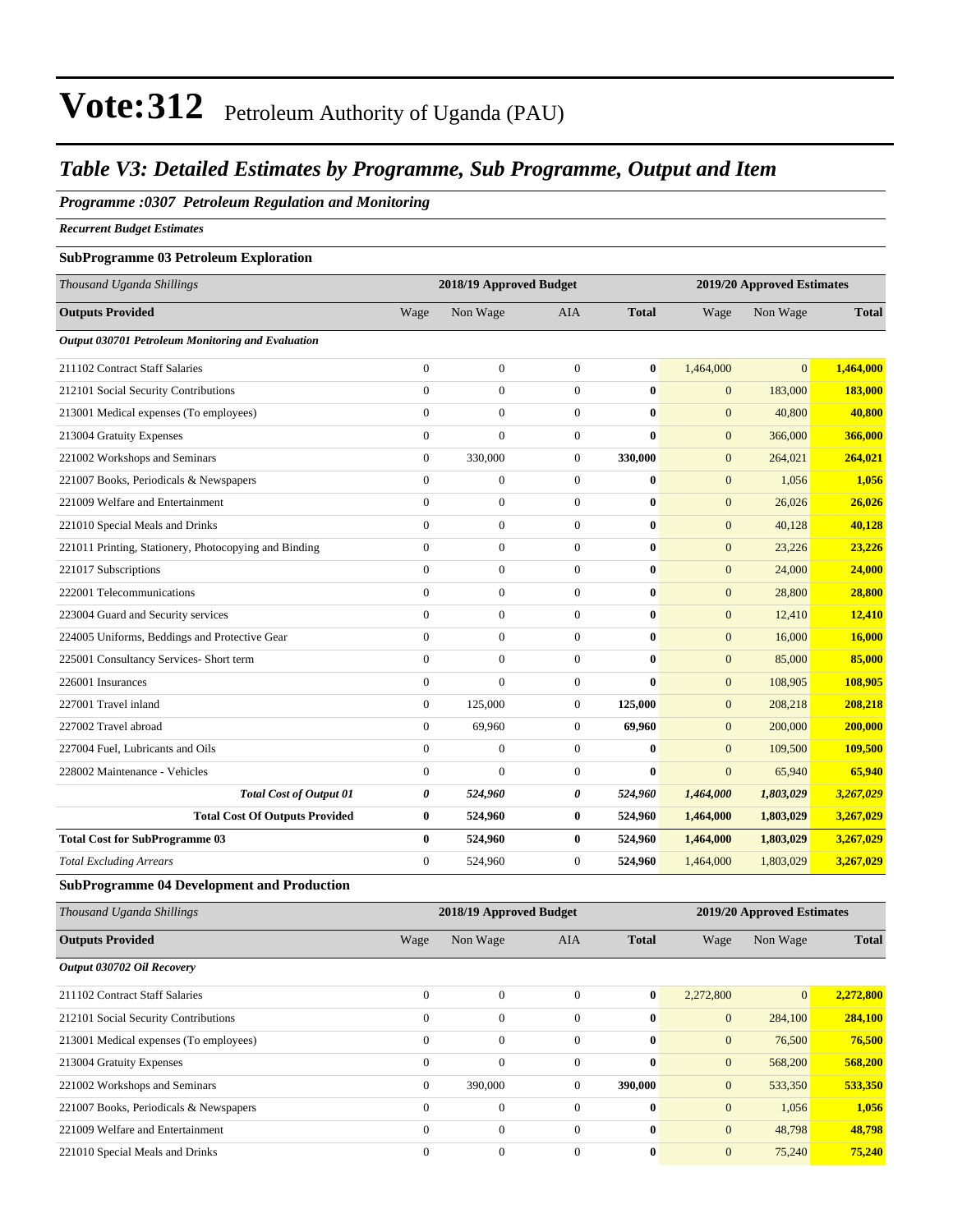| 221011 Printing, Stationery, Photocopying and Binding | $\theta$       | $\overline{0}$   | $\Omega$     | $\mathbf{0}$ | $\mathbf{0}$   | 43,548    | 43,548         |
|-------------------------------------------------------|----------------|------------------|--------------|--------------|----------------|-----------|----------------|
| 221017 Subscriptions                                  | $\mathbf{0}$   | $\mathbf{0}$     | $\mathbf{0}$ | $\bf{0}$     | $\mathbf{0}$   | 33,000    | 33,000         |
| 222001 Telecommunications                             | $\Omega$       | $\overline{0}$   | $\Omega$     | $\bf{0}$     | $\overline{0}$ | 54,000    | 54,000         |
| 223004 Guard and Security services                    | $\overline{0}$ | $\overline{0}$   | $\Omega$     | $\mathbf{0}$ | $\mathbf{0}$   | 12,410    | 12,410         |
| 224005 Uniforms, Beddings and Protective Gear         | $\mathbf{0}$   | $\boldsymbol{0}$ | $\mathbf{0}$ | $\bf{0}$     | $\mathbf{0}$   | 30,000    | 30,000         |
| 225001 Consultancy Services- Short term               | $\mathbf{0}$   | $\boldsymbol{0}$ | $\mathbf{0}$ | $\bf{0}$     | $\mathbf{0}$   | 319,000   | 319,000        |
| 226001 Insurances                                     | $\Omega$       | $\mathbf{0}$     | $\Omega$     | $\bf{0}$     | $\mathbf{0}$   | 149,345   | <b>149,345</b> |
| 227001 Travel inland                                  | $\mathbf{0}$   | 150,000          | $\mathbf{0}$ | 150,000      | $\mathbf{0}$   | 530,000   | 530,000        |
| 227002 Travel abroad                                  | $\Omega$       | 69,960           | $\mathbf{0}$ | 69,960       | $\mathbf{0}$   | 595,750   | 595,750        |
| 227004 Fuel, Lubricants and Oils                      | $\Omega$       | $\mathbf{0}$     | $\Omega$     | $\mathbf{0}$ | $\overline{0}$ | 109,500   | 109,500        |
| 228002 Maintenance - Vehicles                         | $\mathbf{0}$   | $\mathbf{0}$     | $\mathbf{0}$ | $\bf{0}$     | $\mathbf{0}$   | 65,940    | 65,940         |
| <b>Total Cost of Output 02</b>                        | 0              | 609,960          | 0            | 609,960      | 2,272,800      | 3,529,737 | 5,802,537      |
| <b>Total Cost Of Outputs Provided</b>                 | $\bf{0}$       | 609,960          | $\bf{0}$     | 609,960      | 2,272,800      | 3,529,737 | 5,802,537      |
| <b>Total Cost for SubProgramme 04</b>                 | $\bf{0}$       | 609,960          | $\bf{0}$     | 609,960      | 2,272,800      | 3,529,737 | 5,802,537      |
| <b>Total Excluding Arrears</b>                        | $\mathbf{0}$   | 609,960          | $\Omega$     | 609,960      | 2,272,800      | 3,529,737 | 5,802,537      |

**SubProgramme 05 Refinery, Conversion, Transmission and Storage**

| Thousand Uganda Shillings                             |                  | 2018/19 Approved Budget |                |              |                | 2019/20 Approved Estimates |              |  |
|-------------------------------------------------------|------------------|-------------------------|----------------|--------------|----------------|----------------------------|--------------|--|
| <b>Outputs Provided</b>                               | Wage             | Non Wage                | <b>AIA</b>     | <b>Total</b> | Wage           | Non Wage                   | <b>Total</b> |  |
| Output 030703 Refinery, Pipeline and Storage          |                  |                         |                |              |                |                            |              |  |
| 211102 Contract Staff Salaries                        | $\boldsymbol{0}$ | $\mathbf{0}$            | $\overline{0}$ | $\bf{0}$     | 1,248,000      | $\mathbf{0}$               | 1,248,000    |  |
| 212101 Social Security Contributions                  | $\mathbf{0}$     | $\overline{0}$          | $\Omega$       | $\bf{0}$     | $\mathbf{0}$   | 156,000                    | 156,000      |  |
| 213001 Medical expenses (To employees)                | $\theta$         | $\Omega$                | $\Omega$       | $\bf{0}$     | $\mathbf{0}$   | 35,700                     | 35,700       |  |
| 213004 Gratuity Expenses                              | $\mathbf{0}$     | $\overline{0}$          | $\mathbf{0}$   | $\bf{0}$     | $\mathbf{0}$   | 312,000                    | 312,000      |  |
| 221002 Workshops and Seminars                         | $\mathbf{0}$     | 210,000                 | $\overline{0}$ | 210,000      | $\mathbf{0}$   | 411,866                    | 411,866      |  |
| 221007 Books, Periodicals & Newspapers                | $\mathbf{0}$     | $\mathbf{0}$            | $\overline{0}$ | $\bf{0}$     | $\mathbf{0}$   | 1,056                      | 1,056        |  |
| 221009 Welfare and Entertainment                      | $\mathbf{0}$     | $\overline{0}$          | $\overline{0}$ | $\bf{0}$     | $\mathbf{0}$   | 22,772                     | 22,772       |  |
| 221010 Special Meals and Drinks                       | $\theta$         | $\mathbf{0}$            | $\overline{0}$ | $\bf{0}$     | $\mathbf{0}$   | 35,112                     | 35,112       |  |
| 221011 Printing, Stationery, Photocopying and Binding | $\mathbf{0}$     | $\mathbf{0}$            | $\overline{0}$ | $\mathbf{0}$ | $\mathbf{0}$   | 20,323                     | 20,323       |  |
| 221017 Subscriptions                                  | $\mathbf{0}$     | $\boldsymbol{0}$        | $\overline{0}$ | $\bf{0}$     | $\mathbf{0}$   | 18,000                     | 18,000       |  |
| 222001 Telecommunications                             | $\mathbf{0}$     | $\mathbf{0}$            | $\overline{0}$ | $\bf{0}$     | $\mathbf{0}$   | 25,200                     | 25,200       |  |
| 223004 Guard and Security services                    | $\mathbf{0}$     | $\mathbf{0}$            | $\overline{0}$ | $\bf{0}$     | $\mathbf{0}$   | 12,410                     | 12,410       |  |
| 224005 Uniforms, Beddings and Protective Gear         | $\theta$         | $\mathbf{0}$            | $\overline{0}$ | $\bf{0}$     | $\mathbf{0}$   | 14,000                     | 14,000       |  |
| 225001 Consultancy Services- Short term               | $\mathbf{0}$     | $\mathbf{0}$            | $\mathbf{0}$   | $\bf{0}$     | $\mathbf{0}$   | 265,000                    | 265,000      |  |
| 226001 Insurances                                     | $\mathbf{0}$     | $\overline{0}$          | $\mathbf{0}$   | $\bf{0}$     | $\overline{0}$ | 98,105                     | 98,105       |  |
| 227001 Travel inland                                  | $\mathbf{0}$     | 125,000                 | $\overline{0}$ | 125,000      | $\mathbf{0}$   | 125,000                    | 125,000      |  |
| 227002 Travel abroad                                  | $\mathbf{0}$     | 564,960                 | $\overline{0}$ | 564,960      | $\mathbf{0}$   | 300,000                    | 300,000      |  |
| 227004 Fuel, Lubricants and Oils                      | $\mathbf{0}$     | $\overline{0}$          | $\overline{0}$ | $\bf{0}$     | $\mathbf{0}$   | 73,000                     | 73,000       |  |
| 228002 Maintenance - Vehicles                         | $\mathbf{0}$     | $\Omega$                | $\mathbf{0}$   | $\bf{0}$     | $\mathbf{0}$   | 43,960                     | 43,960       |  |
| <b>Total Cost of Output 03</b>                        | 0                | 899,960                 | 0              | 899,960      | 1,248,000      | 1,969,504                  | 3,217,504    |  |
| <b>Total Cost Of Outputs Provided</b>                 | $\bf{0}$         | 899,960                 | $\bf{0}$       | 899,960      | 1,248,000      | 1,969,504                  | 3,217,504    |  |
| <b>Total Cost for SubProgramme 05</b>                 | $\bf{0}$         | 899,960                 | $\bf{0}$       | 899,960      | 1,248,000      | 1,969,504                  | 3,217,504    |  |
| <b>Total Excluding Arrears</b>                        | $\mathbf{0}$     | 899,960                 | $\mathbf{0}$   | 899,960      | 1.248,000      | 1,969,504                  | 3.217.504    |  |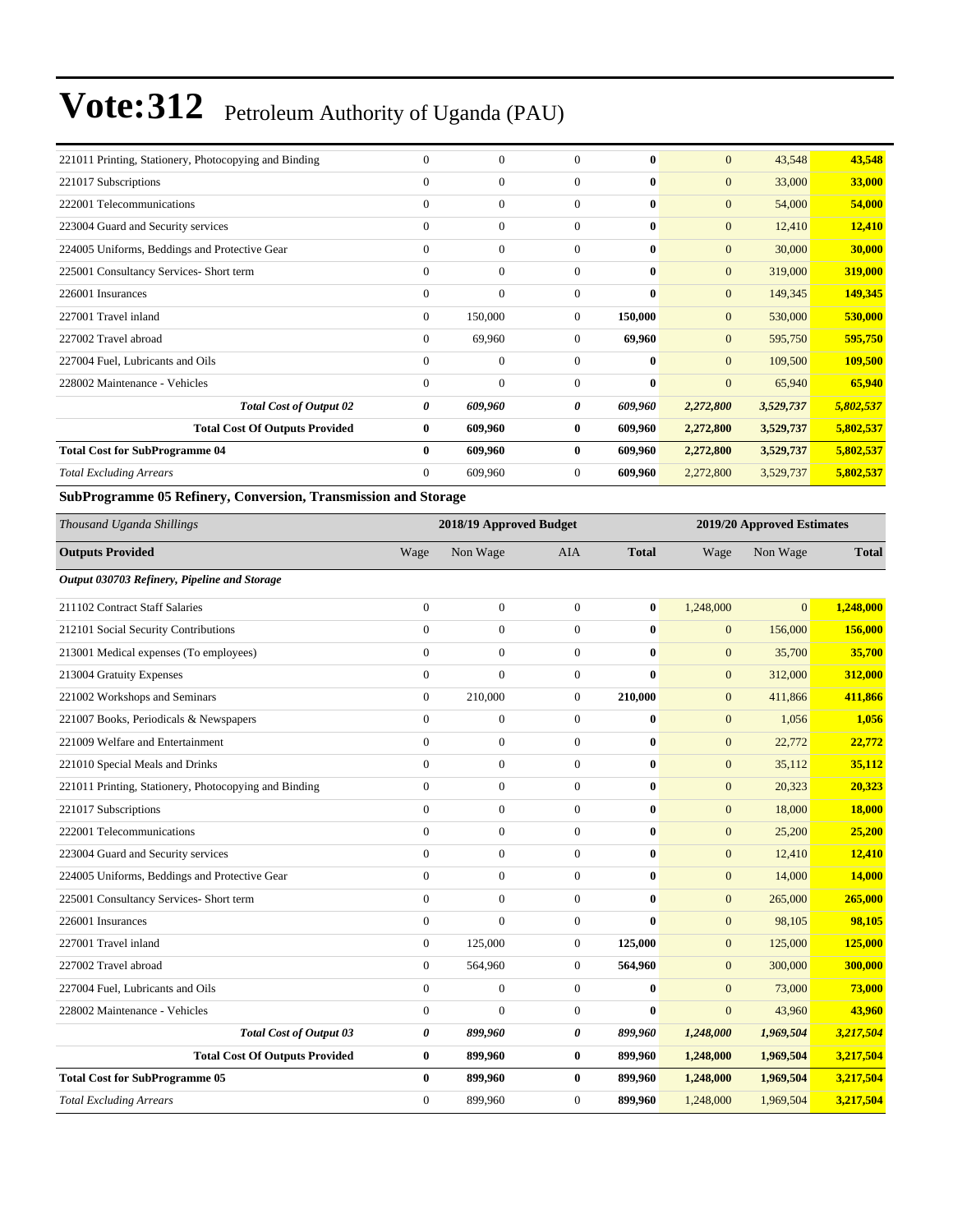#### **SubProgramme 06 Environmental and Data Management**

| Thousand Uganda Shillings                                | 2018/19 Approved Budget |                  |                |              | 2019/20 Approved Estimates |                |                |
|----------------------------------------------------------|-------------------------|------------------|----------------|--------------|----------------------------|----------------|----------------|
| <b>Outputs Provided</b>                                  | Wage                    | Non Wage         | <b>AIA</b>     | <b>Total</b> | Wage                       | Non Wage       | <b>Total</b>   |
| Output 030704 Oil and Gas Safety                         |                         |                  |                |              |                            |                |                |
| 211102 Contract Staff Salaries                           | $\mathbf{0}$            | $\boldsymbol{0}$ | $\overline{0}$ | $\bf{0}$     | 2,445,000                  | $\overline{0}$ | 2,445,000      |
| 212101 Social Security Contributions                     | $\Omega$                | $\mathbf{0}$     | $\overline{0}$ | $\bf{0}$     | $\mathbf{0}$               | 311,925        | 311,925        |
| 213001 Medical expenses (To employees)                   | $\overline{0}$          | $\boldsymbol{0}$ | $\overline{0}$ | $\bf{0}$     | $\boldsymbol{0}$           | 71,400         | 71,400         |
| 213004 Gratuity Expenses                                 | $\overline{0}$          | $\Omega$         | $\overline{0}$ | $\bf{0}$     | $\mathbf{0}$               | 674,250        | 674,250        |
| 221002 Workshops and Seminars                            | $\theta$                | 120,000          | $\overline{0}$ | 120,000      | $\mathbf{0}$               | 850,000        | 850,000        |
| 221007 Books, Periodicals & Newspapers                   | $\theta$                | $\boldsymbol{0}$ | $\overline{0}$ | $\bf{0}$     | $\mathbf{0}$               | 2,112          | 2,112          |
| 221008 Computer supplies and Information Technology (IT) | $\overline{0}$          | $\mathbf{0}$     | $\overline{0}$ | $\bf{0}$     | $\mathbf{0}$               | 2,490,463      | 2,490,463      |
| 221009 Welfare and Entertainment                         | $\Omega$                | $\overline{0}$   | $\overline{0}$ | $\bf{0}$     | $\mathbf{0}$               | 45,545         | 45,545         |
| 221010 Special Meals and Drinks                          | $\overline{0}$          | $\overline{0}$   | $\overline{0}$ | $\bf{0}$     | $\mathbf{0}$               | 70,224         | 70,224         |
| 221011 Printing, Stationery, Photocopying and Binding    | $\Omega$                | $\mathbf{0}$     | $\Omega$       | $\bf{0}$     | $\mathbf{0}$               | 40,645         | 40,645         |
| 221017 Subscriptions                                     | $\mathbf{0}$            | $\boldsymbol{0}$ | $\overline{0}$ | $\bf{0}$     | $\mathbf{0}$               | 72,000         | 72,000         |
| 222001 Telecommunications                                | $\Omega$                | $\mathbf{0}$     | $\overline{0}$ | $\bf{0}$     | $\mathbf{0}$               | 50,400         | 50,400         |
| 223004 Guard and Security services                       | $\overline{0}$          | $\overline{0}$   | $\overline{0}$ | $\bf{0}$     | $\mathbf{0}$               | 24,820         | 24,820         |
| 224005 Uniforms, Beddings and Protective Gear            | $\overline{0}$          | $\Omega$         | $\overline{0}$ | $\bf{0}$     | $\mathbf{0}$               | 28,000         | 28,000         |
| 225001 Consultancy Services- Short term                  | $\theta$                | 100,000          | $\overline{0}$ | 100,000      | $\mathbf{0}$               | 395,999        | 395,999        |
| 226001 Insurances                                        | $\Omega$                | $\Omega$         | $\overline{0}$ | $\bf{0}$     | $\mathbf{0}$               | 175,455        | 175,455        |
| 227001 Travel inland                                     | $\mathbf{0}$            | 150,000          | $\overline{0}$ | 150,000      | $\mathbf{0}$               | 512,500        | 512,500        |
| 227002 Travel abroad                                     | $\overline{0}$          | 69,960           | $\overline{0}$ | 69,960       | $\boldsymbol{0}$           | 768,500        | 768,500        |
| 227004 Fuel, Lubricants and Oils                         | $\overline{0}$          | $\overline{0}$   | $\overline{0}$ | $\bf{0}$     | $\mathbf{0}$               | 182,500        | 182,500        |
| 228002 Maintenance - Vehicles                            | $\Omega$                | $\Omega$         | $\Omega$       | $\bf{0}$     | $\mathbf{0}$               | 87,920         | 87,920         |
| 228004 Maintenance – Other                               | $\mathbf{0}$            | 100,000          | $\overline{0}$ | 100,000      | $\overline{0}$             | $\overline{0}$ | $\overline{0}$ |
| <b>Total Cost of Output 04</b>                           | $\boldsymbol{\theta}$   | 539,960          | 0              | 539,960      | 2,445,000                  | 6,854,658      | 9,299,658      |
| <b>Total Cost Of Outputs Provided</b>                    | $\bf{0}$                | 539,960          | $\bf{0}$       | 539,960      | 2,445,000                  | 6,854,658      | 9,299,658      |
| <b>Total Cost for SubProgramme 06</b>                    | $\mathbf{0}$            | 539,960          | $\bf{0}$       | 539,960      | 2,445,000                  | 6,854,658      | 9,299,658      |
| <b>Total Excluding Arrears</b>                           | $\theta$                | 539,960          | $\overline{0}$ | 539,960      | 2,445,000                  | 6,854,658      | 9,299,658      |
| <b>SubProgramme 07 Technical Support Services</b>        |                         |                  |                |              |                            |                |                |

| Thousand Uganda Shillings                                       |              | 2018/19 Approved Budget |                |              |              | 2019/20 Approved Estimates |              |  |  |
|-----------------------------------------------------------------|--------------|-------------------------|----------------|--------------|--------------|----------------------------|--------------|--|--|
| <b>Outputs Provided</b>                                         | Wage         | Non Wage                | <b>AIA</b>     | <b>Total</b> | Wage         | Non Wage                   | <b>Total</b> |  |  |
| <b>Output 030705 Promotion and Enforcement of Local Content</b> |              |                         |                |              |              |                            |              |  |  |
| 211102 Contract Staff Salaries                                  | $\mathbf{0}$ | $\boldsymbol{0}$        | $\theta$       | $\bf{0}$     | 2,437,800    | $\overline{0}$             | 2,437,800    |  |  |
| 212101 Social Security Contributions                            | $\mathbf{0}$ | $\mathbf{0}$            | $\theta$       | $\bf{0}$     | $\mathbf{0}$ | 304,725                    | 304,725      |  |  |
| 213001 Medical expenses (To employees)                          | $\mathbf{0}$ | $\mathbf{0}$            | $\overline{0}$ | $\bf{0}$     | $\mathbf{0}$ | 81,600                     | 81,600       |  |  |
| 213004 Gratuity Expenses                                        | $\mathbf{0}$ | $\boldsymbol{0}$        | $\overline{0}$ | $\bf{0}$     | $\mathbf{0}$ | 609,450                    | 609,450      |  |  |
| 221002 Workshops and Seminars                                   | $\mathbf{0}$ | 342,200                 | $\overline{0}$ | 342,200      | $\mathbf{0}$ | 506,099                    | 506,099      |  |  |
| 221007 Books, Periodicals & Newspapers                          | $\Omega$     | $\Omega$                | $\Omega$       | $\mathbf{0}$ | $\mathbf{0}$ | 1,056                      | 1,056        |  |  |
| 221008 Computer supplies and Information Technology (IT)        | $\mathbf{0}$ | 400,000                 | $\overline{0}$ | 400,000      | $\mathbf{0}$ | $\Omega$                   | $\mathbf{0}$ |  |  |
| 221009 Welfare and Entertainment                                | $\mathbf{0}$ | $\mathbf{0}$            | $\theta$       | $\bf{0}$     | $\mathbf{0}$ | 52,051                     | 52,051       |  |  |
| 221010 Special Meals and Drinks                                 | $\mathbf{0}$ | $\mathbf{0}$            | $\overline{0}$ | $\bf{0}$     | $\mathbf{0}$ | 80,256                     | 80,256       |  |  |
| 221011 Printing, Stationery, Photocopying and Binding           | $\mathbf{0}$ | $\Omega$                | $\Omega$       | $\bf{0}$     | $\mathbf{0}$ | 46,452                     | 46,452       |  |  |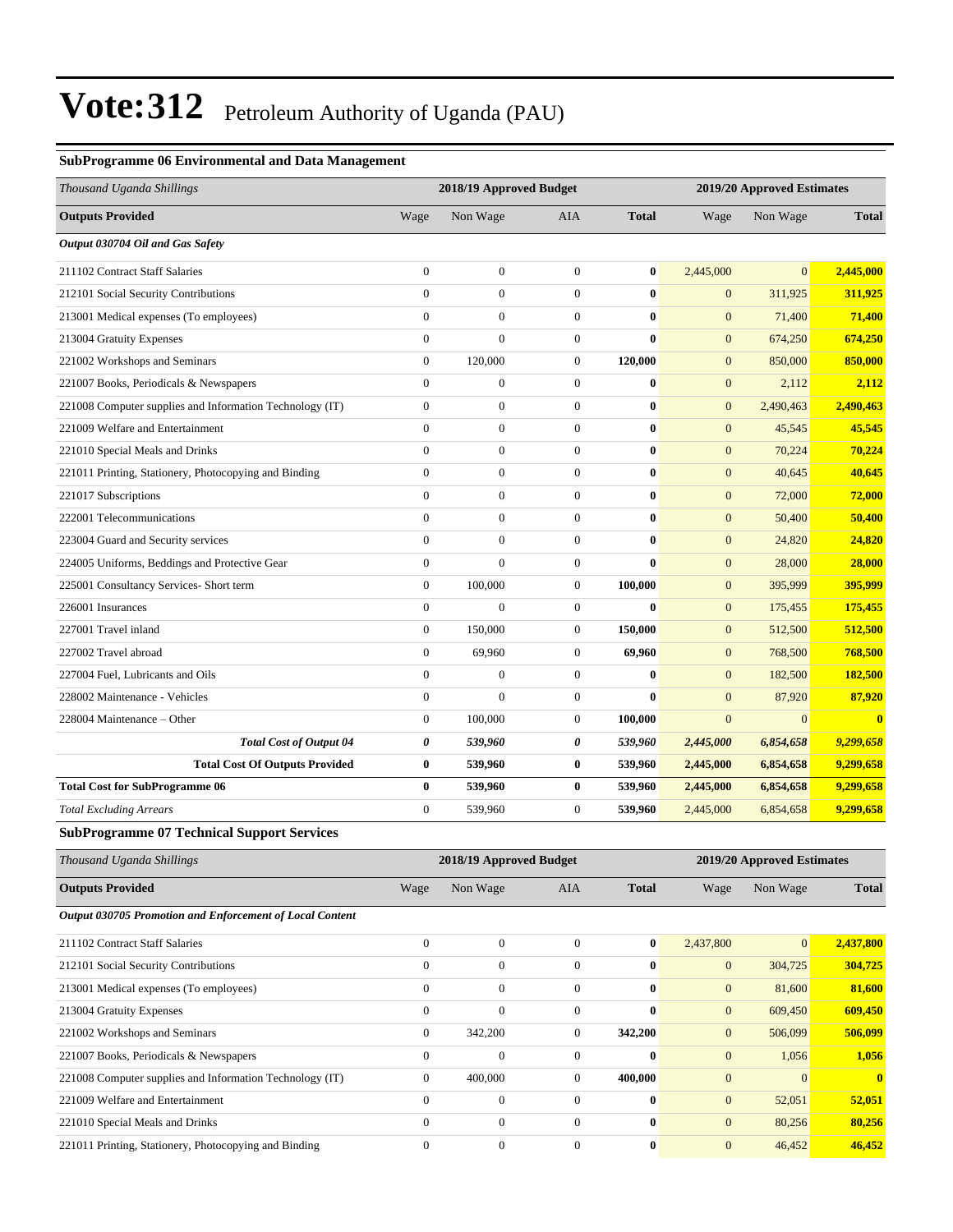| <b>Total Excluding Arrears</b>                | 3,612,000    | $\boldsymbol{0}$    | $\overline{0}$ | 3,612,000    | 26,906,920   | $\overline{0}$      | 26,906,920   |
|-----------------------------------------------|--------------|---------------------|----------------|--------------|--------------|---------------------|--------------|
| <b>Total Cost for Programme 07</b>            | 3,612,000    | 0                   | $\bf{0}$       | 3,612,000    | 26,906,920   | $\bf{0}$            | 26,906,920   |
|                                               | GoU          | <b>External Fin</b> | <b>AIA</b>     | <b>Total</b> | GoU          | <b>External Fin</b> | <b>Total</b> |
| N/A                                           |              |                     |                |              |              |                     |              |
| <b>Total Excluding Arrears</b>                | $\mathbf{0}$ | 1,037,160           | 0              | 1,037,160    | 2,437,800    | 2,882,392           | 5,320,192    |
| <b>Total Cost for SubProgramme 07</b>         | $\bf{0}$     | 1,037,160           | $\bf{0}$       | 1,037,160    | 2,437,800    | 2,882,392           | 5,320,192    |
| <b>Total Cost Of Outputs Provided</b>         | $\bf{0}$     | 1,037,160           | $\bf{0}$       | 1,037,160    | 2,437,800    | 2,882,392           | 5,320,192    |
| <b>Total Cost of Output 05</b>                | 0            | 1,037,160           | 0              | 1,037,160    | 2,437,800    | 2,882,392           | 5,320,192    |
| 228002 Maintenance - Vehicles                 | $\mathbf{0}$ | $\overline{0}$      | $\overline{0}$ | $\bf{0}$     | $\mathbf{0}$ | 65,940              | 65,940       |
| 227004 Fuel, Lubricants and Oils              | $\mathbf{0}$ | $\overline{0}$      | $\overline{0}$ | $\bf{0}$     | $\mathbf{0}$ | 37,502              | 37,502       |
| 227002 Travel abroad                          | $\mathbf{0}$ | 69,960              | $\overline{0}$ | 69,960       | $\mathbf{0}$ | 569,047             | 569,047      |
| 227001 Travel inland                          | $\mathbf{0}$ | 125,000             | $\overline{0}$ | 125,000      | $\mathbf{0}$ | 139,688             | 139,688      |
| 226001 Insurances                             | $\mathbf{0}$ | $\overline{0}$      | $\overline{0}$ | $\bf{0}$     | $\mathbf{0}$ | 150,518             | 150,518      |
| 225001 Consultancy Services- Short term       | $\mathbf{0}$ | 100,000             | $\overline{0}$ | 100,000      | $\mathbf{0}$ | 100,000             | 100,000      |
| 224005 Uniforms, Beddings and Protective Gear | $\mathbf{0}$ | $\overline{0}$      | $\overline{0}$ | $\bf{0}$     | $\mathbf{0}$ | 32,000              | 32,000       |
| 223004 Guard and Security services            | $\mathbf{0}$ | $\overline{0}$      | $\overline{0}$ | $\bf{0}$     | $\mathbf{0}$ | 12,410              | 12,410       |
| 222001 Telecommunications                     | $\mathbf{0}$ | $\boldsymbol{0}$    | $\overline{0}$ | $\bf{0}$     | $\mathbf{0}$ | 57,600              | 57,600       |
| 221017 Subscriptions                          | $\mathbf{0}$ | $\boldsymbol{0}$    | $\overline{0}$ | $\bf{0}$     | $\mathbf{0}$ | 36,000              | 36,000       |

#### *Programme :0349 Policy, Planning and Support Services*

*Recurrent Budget Estimates*

#### **SubProgramme 01 Finance and Administration**

| Thousand Uganda Shillings                                |                | 2018/19 Approved Budget |                  |              |                       | 2019/20 Approved Estimates |              |
|----------------------------------------------------------|----------------|-------------------------|------------------|--------------|-----------------------|----------------------------|--------------|
| <b>Outputs Provided</b>                                  | Wage           | Non Wage                | <b>AIA</b>       | <b>Total</b> | Wage                  | Non Wage                   | <b>Total</b> |
| Output 034914 Stakeholder Management                     |                |                         |                  |              |                       |                            |              |
| 221001 Advertising and Public Relations                  | $\overline{0}$ | 110,000                 | $\overline{0}$   | 110,000      | $\overline{0}$        | 110,000                    | 110,000      |
| <b>Total Cost of Output 14</b>                           | 0              | 110,000                 | 0                | 110,000      | $\boldsymbol{\theta}$ | 110,000                    | 110,000      |
| <b>Output 034915 Financial Management Services</b>       |                |                         |                  |              |                       |                            |              |
| 221002 Workshops and Seminars                            | $\overline{0}$ | 150,000                 | $\overline{0}$   | 150,000      | $\boldsymbol{0}$      | 195,875                    | 195,875      |
| 221014 Bank Charges and other Bank related costs         | $\overline{0}$ | 36,000                  | $\overline{0}$   | 36,000       | $\mathbf{0}$          | 36,000                     | 36,000       |
| <b>Total Cost of Output 15</b>                           | 0              | 186,000                 | 0                | 186,000      | $\boldsymbol{\theta}$ | 231,875                    | 231,875      |
| Output 034917 Estates and Transport                      |                |                         |                  |              |                       |                            |              |
| 221008 Computer supplies and Information Technology (IT) | $\overline{0}$ | 68,022                  | $\mathbf{0}$     | 68,022       | $\boldsymbol{0}$      | $\overline{0}$             | $\mathbf{0}$ |
| 221010 Special Meals and Drinks                          | $\overline{0}$ | 506,616                 | $\overline{0}$   | 506,616      | $\boldsymbol{0}$      | 356,136                    | 356,136      |
| 221011 Printing, Stationery, Photocopying and Binding    | $\mathbf{0}$   | 293,226                 | $\boldsymbol{0}$ | 293,226      | $\mathbf{0}$          | 206,129                    | 206,129      |
| 222001 Telecommunications                                | $\overline{0}$ | 290,880                 | $\overline{0}$   | 290,880      | $\mathbf{0}$          | 255,600                    | 255,600      |
| 223003 Rent – (Produced Assets) to private entities      | $\overline{0}$ | 268,800                 | $\overline{0}$   | 268,800      | $\mathbf{0}$          | 318,800                    | 318,800      |
| 223004 Guard and Security services                       | $\overline{0}$ | 173,740                 | $\overline{0}$   | 173,740      | $\mathbf{0}$          | 99,280                     | 99,280       |
| 223005 Electricity                                       | $\overline{0}$ | 160,287                 | $\overline{0}$   | 160,287      | $\mathbf{0}$          | 160,287                    | 160,287      |
| 223006 Water                                             | $\mathbf{0}$   | 13,430                  | $\mathbf{0}$     | 13,430       | $\mathbf{0}$          | 26,860                     | 26,860       |
| 224004 Cleaning and Sanitation                           | $\overline{0}$ | 96,500                  | $\overline{0}$   | 96,500       | $\mathbf{0}$          | 120,000                    | 120,000      |
| 225001 Consultancy Services- Short term                  | $\overline{0}$ | $\Omega$                | $\overline{0}$   | $\mathbf{0}$ | $\mathbf{0}$          | 105,375                    | 105,375      |
| 226001 Insurances                                        | $\overline{0}$ | 145,905                 | $\overline{0}$   | 145,905      | $\mathbf{0}$          | 831,031                    | 831,031      |
| 227001 Travel inland                                     | $\overline{0}$ | 140,000                 | $\overline{0}$   | 140,000      | $\boldsymbol{0}$      | 77,225                     | 77,225       |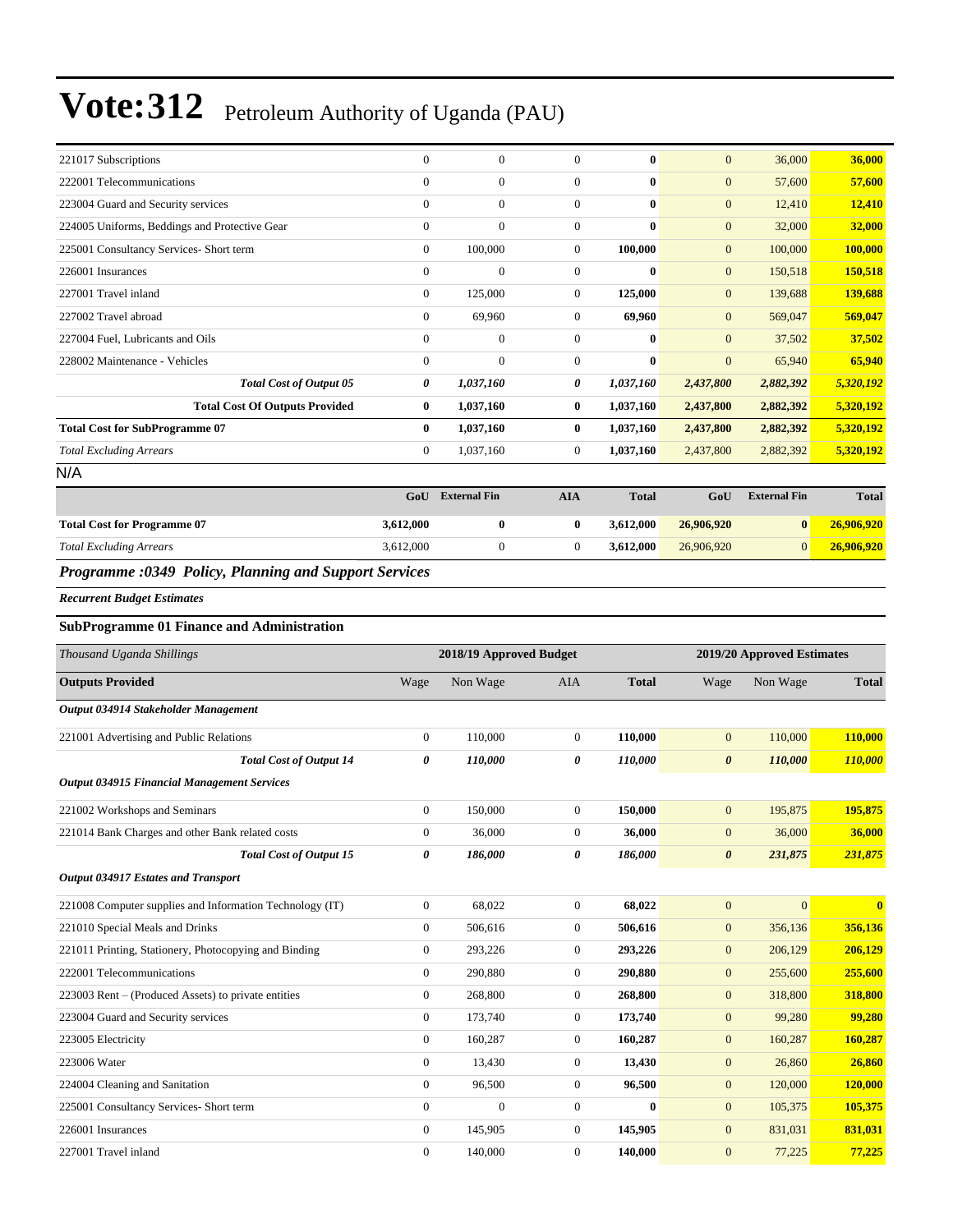| 227002 Travel abroad                                    | $\boldsymbol{0}$ | 88.148                  | $\mathbf{0}$     | 88,148       | $\mathbf{0}$          | 250,625                    | 250,625      |
|---------------------------------------------------------|------------------|-------------------------|------------------|--------------|-----------------------|----------------------------|--------------|
| 227004 Fuel, Lubricants and Oils                        | $\boldsymbol{0}$ | 475,573                 | $\boldsymbol{0}$ | 475,573      | $\boldsymbol{0}$      | 401,500                    | 401,500      |
| 228002 Maintenance - Vehicles                           | $\mathbf{0}$     | 285,740                 | $\boldsymbol{0}$ | 285,740      | $\boldsymbol{0}$      | 241,780                    | 241,780      |
| 228003 Maintenance - Machinery, Equipment & Furniture   | $\mathbf{0}$     | 95,900                  | $\boldsymbol{0}$ | 95,900       | $\mathbf{0}$          | 275,900                    | 275,900      |
| 228004 Maintenance - Other                              | $\boldsymbol{0}$ | $\mathbf{0}$            | $\boldsymbol{0}$ | $\bf{0}$     | $\mathbf{0}$          | 73,000                     | 73,000       |
| <b>Total Cost of Output 17</b>                          | 0                | 3,102,767               | 0                | 3,102,767    | $\boldsymbol{\theta}$ | 3,799,528                  | 3,799,528    |
| <b>Output 034919 Human Resource Management Services</b> |                  |                         |                  |              |                       |                            |              |
| 211102 Contract Staff Salaries                          | 14,600,000       | $\mathbf{0}$            | $\boldsymbol{0}$ | 14,600,000   | 6,063,497             | $\overline{0}$             | 6,063,497    |
| 212101 Social Security Contributions                    | $\boldsymbol{0}$ | 1,695,815               | $\overline{0}$   | 1,695,815    | $\mathbf{0}$          | 756,770                    | 756,770      |
| 213001 Medical expenses (To employees)                  | $\mathbf{0}$     | 515,100                 | $\boldsymbol{0}$ | 515,100      | $\mathbf{0}$          | 362,100                    | 362,100      |
| 213002 Incapacity, death benefits and funeral expenses  | $\boldsymbol{0}$ | 219,000                 | $\boldsymbol{0}$ | 219,000      | $\boldsymbol{0}$      | $\mathbf{0}$               | $\bf{0}$     |
| 213004 Gratuity Expenses                                | $\boldsymbol{0}$ | 2,358,150               | $\boldsymbol{0}$ | 2,358,150    | $\boldsymbol{0}$      | 1,504,200                  | 1,504,200    |
| 221003 Staff Training                                   | $\boldsymbol{0}$ | 250,000                 | $\boldsymbol{0}$ | 250,000      | $\mathbf{0}$          | 2,941,000                  | 2,941,000    |
| 221006 Commissions and related charges                  | $\boldsymbol{0}$ | 1,417,340               | $\boldsymbol{0}$ | 1,417,340    | $\mathbf{0}$          | 1,417,340                  | 1,417,340    |
| 221009 Welfare and Entertainment                        | $\theta$         | 126,573                 | $\boldsymbol{0}$ | 126,573      | $\mathbf{0}$          | 230,977                    | 230,977      |
| 221017 Subscriptions                                    | $\boldsymbol{0}$ | 228,000                 | $\boldsymbol{0}$ | 228,000      | $\mathbf{0}$          | 54,000                     | 54,000       |
| 224005 Uniforms, Beddings and Protective Gear           | $\boldsymbol{0}$ | 216,000                 | $\boldsymbol{0}$ | 216,000      | $\mathbf{0}$          | 156,000                    | 156,000      |
| 227001 Travel inland                                    | $\boldsymbol{0}$ | 511,000                 | $\boldsymbol{0}$ | 511,000      | $\boldsymbol{0}$      | $\mathbf{0}$               | $\bf{0}$     |
| <b>Total Cost of Output 19</b>                          | 14,600,000       | 7,536,978               | 0                | 22,136,978   | 6,063,497             | 7,422,387                  | 13,485,884   |
| <b>Output 034920 Records Management Services</b>        |                  |                         |                  |              |                       |                            |              |
| 221007 Books, Periodicals & Newspapers                  | $\boldsymbol{0}$ | 25,748                  | $\boldsymbol{0}$ | 25,748       | $\mathbf{0}$          | 2,112                      | 2,112        |
| 222002 Postage and Courier                              | $\mathbf{0}$     | 22,000                  | $\boldsymbol{0}$ | 22,000       | $\mathbf{0}$          | 36,000                     | 36,000       |
| <b>Total Cost of Output 20</b>                          | 0                | 47,748                  | 0                | 47,748       | $\boldsymbol{\theta}$ | 38,112                     | 38,112       |
| <b>Total Cost Of Outputs Provided</b>                   | 14,600,000       | 10,983,493              | 0                | 25,583,493   | 6,063,497             | 11,601,902                 | 17,665,399   |
| <b>Total Cost for SubProgramme 01</b>                   | 14,600,000       | 10,983,493              | 0                | 25,583,493   | 6,063,497             | 11,601,902                 | 17,665,399   |
| <b>Total Excluding Arrears</b>                          | 14,600,000       | 10,983,493              | $\boldsymbol{0}$ | 25,583,493   | 6,063,497             | 11,601,902                 | 17,665,399   |
| <b>SubProgramme 02 Legal and Corporate Affairs</b>      |                  |                         |                  |              |                       |                            |              |
|                                                         |                  |                         |                  |              |                       |                            |              |
| Thousand Uganda Shillings                               |                  | 2018/19 Approved Budget |                  |              |                       | 2019/20 Approved Estimates |              |
| <b>Outputs Provided</b>                                 | Wage             | Non Wage                | AIA              | <b>Total</b> | Wage                  | Non Wage                   | <b>Total</b> |
| <b>Output 034912 Policy and Board Affairs</b>           |                  |                         |                  |              |                       |                            |              |
| 221002 Workshops and Seminars                           | $\boldsymbol{0}$ | 150,000                 | $\mathbf{0}$     | 150,000      | $\mathbf{0}$          | 344,775                    | 344,775      |
| 225001 Consultancy Services- Short term                 | $\boldsymbol{0}$ | 150,000                 | $\mathbf{0}$     | 150,000      | $\mathbf{0}$          | 180,000                    | 180,000      |
| <b>Total Cost of Output 12</b>                          | 0                | 300,000                 | 0                | 300,000      | $\boldsymbol{\theta}$ | 524,775                    | 524,775      |
| Output 034913 Litigation                                |                  |                         |                  |              |                       |                            |              |
| 211102 Contract Staff Salaries                          | $\boldsymbol{0}$ | $\mathbf{0}$            | $\mathbf{0}$     | $\bf{0}$     | 2,400,000             | $\mathbf{0}$               | 2,400,000    |
| 212101 Social Security Contributions                    | $\overline{0}$   | $\boldsymbol{0}$        | $\boldsymbol{0}$ | $\bf{0}$     | $\mathbf{0}$          | 284,880                    | 284,880      |
| 213001 Medical expenses (To employees)                  | $\boldsymbol{0}$ | $\boldsymbol{0}$        | $\boldsymbol{0}$ | $\bf{0}$     | $\mathbf{0}$          | 71,400                     | 71,400       |
| 213004 Gratuity Expenses                                | $\mathbf{0}$     | $\boldsymbol{0}$        | $\boldsymbol{0}$ | $\bf{0}$     | $\mathbf{0}$          | 448,800                    | 448,800      |
| 221007 Books, Periodicals & Newspapers                  | $\boldsymbol{0}$ | $\boldsymbol{0}$        | $\boldsymbol{0}$ | $\bf{0}$     | $\mathbf{0}$          | 18,356                     | 18,356       |
| 221009 Welfare and Entertainment                        | $\boldsymbol{0}$ | $\boldsymbol{0}$        | $\boldsymbol{0}$ | $\bf{0}$     | $\mathbf{0}$          | 45,545                     | 45,545       |
| 221010 Special Meals and Drinks                         | $\boldsymbol{0}$ | $\boldsymbol{0}$        | $\boldsymbol{0}$ | $\bf{0}$     | $\mathbf{0}$          | 70,224                     | 70,224       |
| 221011 Printing, Stationery, Photocopying and Binding   | $\boldsymbol{0}$ | $\boldsymbol{0}$        | $\boldsymbol{0}$ | $\bf{0}$     | $\mathbf{0}$          | 40,645                     | 40,645       |
| 221017 Subscriptions                                    | $\mathbf{0}$     | $\boldsymbol{0}$        | $\boldsymbol{0}$ | $\bf{0}$     | $\mathbf{0}$          | 27,000                     | 27,000       |
|                                                         |                  |                         |                  |              |                       |                            |              |
| 222001 Telecommunications                               | $\boldsymbol{0}$ | $\boldsymbol{0}$        | $\boldsymbol{0}$ | $\bf{0}$     | $\mathbf{0}$          | 50,400                     | 50,400       |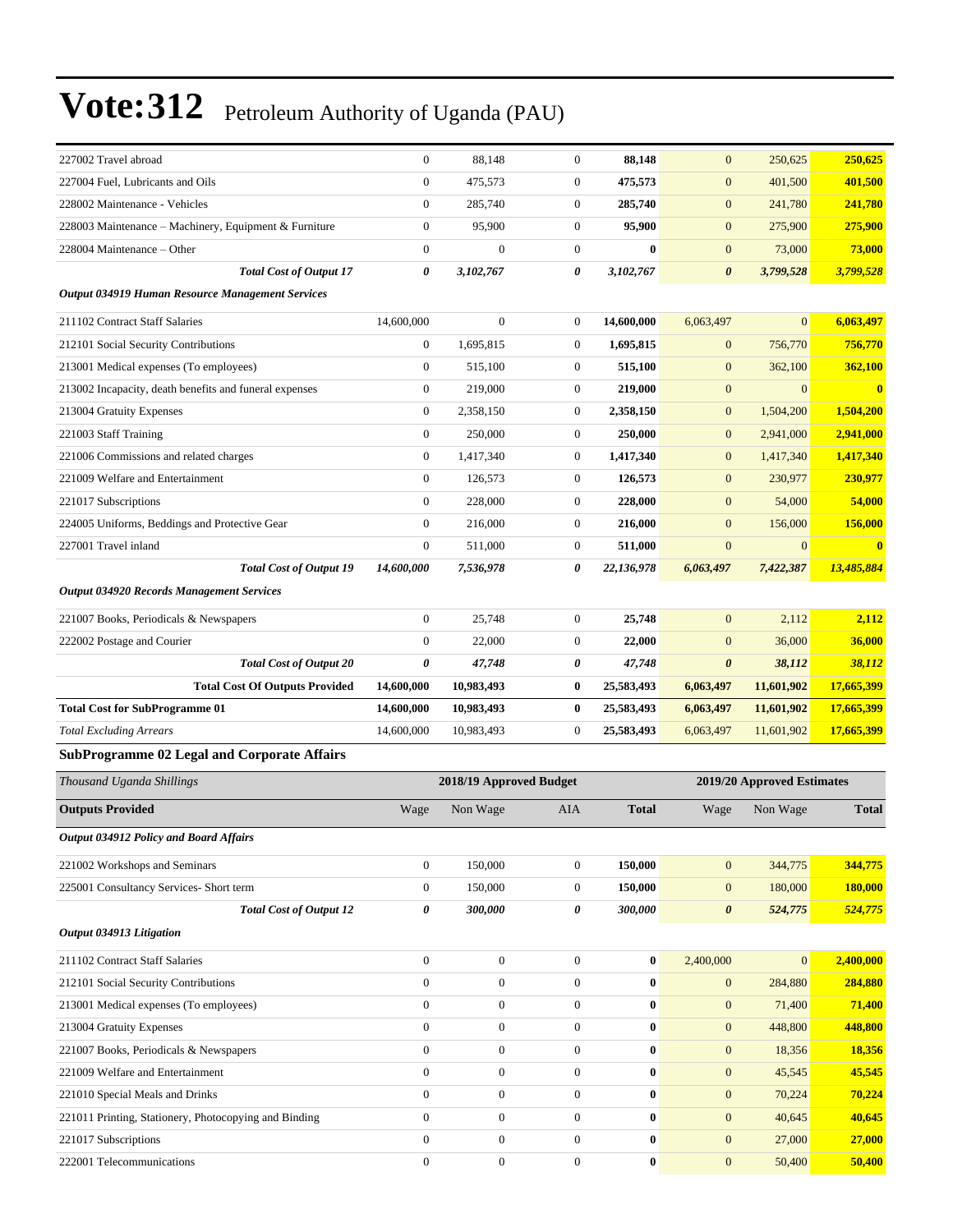| 223004 Guard and Security services            | $\mathbf{0}$   | $\overline{0}$      | $\overline{0}$ | $\bf{0}$     | $\mathbf{0}$          | 12,410               | 12,410       |
|-----------------------------------------------|----------------|---------------------|----------------|--------------|-----------------------|----------------------|--------------|
| 224005 Uniforms, Beddings and Protective Gear | $\mathbf{0}$   | $\boldsymbol{0}$    | $\overline{0}$ | $\bf{0}$     | $\mathbf{0}$          | 28,000               | 28,000       |
| 226001 Insurances                             | $\Omega$       | $\overline{0}$      | $\overline{0}$ | $\mathbf{0}$ | $\mathbf{0}$          | 146,603              | 146,603      |
| 227004 Fuel, Lubricants and Oils              | $\Omega$       | $\overline{0}$      | $\overline{0}$ | $\mathbf{0}$ | $\mathbf{0}$          | 73,000               | 73,000       |
| 228002 Maintenance - Vehicles                 | $\mathbf{0}$   | $\overline{0}$      | $\overline{0}$ | $\mathbf{0}$ | $\overline{0}$        | 43,940               | 43,940       |
| 282102 Fines and Penalties/ Court wards       | $\Omega$       | $\overline{0}$      | $\overline{0}$ | $\bf{0}$     | $\mathbf{0}$          | 119,675              | 119,675      |
| <b>Total Cost of Output 13</b>                | $\theta$       | 0                   | 0              | 0            | 2,400,000             | 1,480,877            | 3,880,877    |
| Output 034914 Stakeholder Management          |                |                     |                |              |                       |                      |              |
| 221001 Advertising and Public Relations       | $\overline{0}$ | 306,047             | $\overline{0}$ | 306,047      | $\mathbf{0}$          | 256,047              | 256,047      |
| 227001 Travel inland                          | $\mathbf{0}$   | 128,500             | $\overline{0}$ | 128,500      | $\mathbf{0}$          | 429,200              | 429,200      |
| 227002 Travel abroad                          | $\mathbf{0}$   | 69,960              | $\overline{0}$ | 69,960       | $\mathbf{0}$          | 535,820              | 535,820      |
| <b>Total Cost of Output 14</b>                | 0              | 504,507             | 0              | 504,507      | $\boldsymbol{\theta}$ | 1,221,067            | 1,221,067    |
| <b>Total Cost Of Outputs Provided</b>         | $\bf{0}$       | 804,507             | $\bf{0}$       | 804,507      | 2,400,000             | 3,226,720            | 5,626,720    |
| <b>Total Cost for SubProgramme 02</b>         | $\bf{0}$       | 804,507             | $\bf{0}$       | 804,507      | 2,400,000             | 3,226,720            | 5,626,720    |
| <b>Total Excluding Arrears</b>                | $\mathbf{0}$   | 804,507             | $\overline{0}$ | 804,507      | 2,400,000             | 3,226,720            | 5,626,720    |
| N/A                                           |                |                     |                |              |                       |                      |              |
|                                               | GoU            | <b>External Fin</b> | <b>AIA</b>     | <b>Total</b> | GoU                   | <b>External Fin</b>  | <b>Total</b> |
| <b>Total Cost for Programme 49</b>            | 26,388,000     | $\bf{0}$            | $\bf{0}$       | 26,388,000   | 23,292,118            | $\bf{0}$             | 23,292,118   |
| <b>Total Excluding Arrears</b>                | 26,388,000     | $\overline{0}$      | $\overline{0}$ | 26,388,000   | 23,292,118            | $\Omega$             | 23,292,118   |
|                                               | GoU            | <b>External Fin</b> | <b>AIA</b>     | <b>Total</b> | GoU                   | <b>External Fin.</b> | <b>Total</b> |
| <b>Grand Total for Vote 312</b>               | 30,000,000     | $\bf{0}$            | $\bf{0}$       | 30,000,000   | 50,199,039            | $\bf{0}$             | 50,199,039   |
| <b>Total Excluding Arrears</b>                | 30,000,000     | $\overline{0}$      | $\overline{0}$ | 30,000,000   | 50,199,039            | $\overline{0}$       | 50,199,039   |